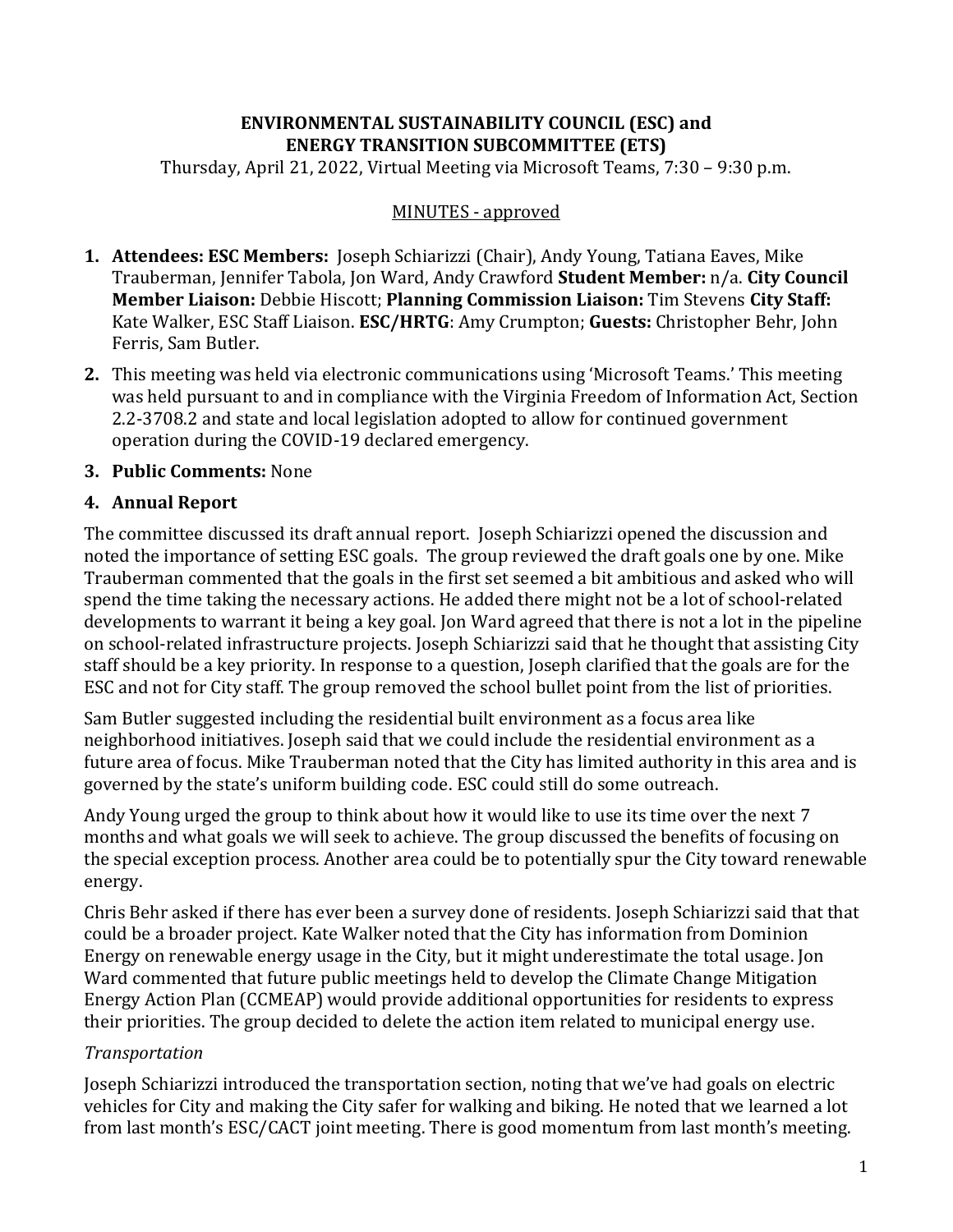Jon Ward commented about EV adoption. Kate Walker noted that EV adoption will fall under the CCMEAP . The group further discussed the ESC role in outreach and supporting staff. Mike Trauberman commented about Chapter 5 (Environment for All) and said that the CCMEAP could be time-consuming. Kate Walker added that working with consultants is a different process than we followed in drafting Chapter 5 and she hoped that the consultant would touch base with the ESC several times during the plan's development.

## *Green Space*

Kate Walker commented that she added green space goals to the draft report as it aligned with one of the five sections of Chapter 5. The group indicated it would work with the Urban Forestry Commission on their goal of a green space standard. Joseph Schiarizzi noted that green space issues had not had a lot of specific planning in recent months.

### *Consumption and Waste*

Joseph Schiarizzi indicated that he wanted to add urban agriculture for consideration. Kate Walker added that the City develops a solid waste master plan every 20 years. It's currently due for renewal. She said there might be a separate task force for solid waste issues. It would be valuable to have an ESC member attending the waste task force if a member were interested. Joseph Schiarizzi said that the ESC should be involved this year and that this would be a good goal. Tatiana Eaves noted that she was glad to hear about the focus on green space, among other topics.

#### *Other comments*

The group discussed how the report could highlight that ETS goals have been rolled into the ESC goals.

Kate Walker thought the CCMEAP will probably focus on the community plan first, then the government plan, but the order to pursue the plan development is not finalized. The MOU for the community plan has taken a while, so it might not be practical to switch to the government plan. Debbie Hiscott confirmed that the funding is only available currently for the community plan.

The group reviewed the overview language at the beginning of the draft report.

#### *Stormwater*

Mike Trauberman raised stormwater issues and discussed the possibility of updating the City code on stormwater standards. He volunteered to stay on top of these issues. Joseph Schiarizzi suggested that stormwater should be an ESC goal.

#### *Public Utilities Commission*

Debbie Hiscott noted that she would serve as the City Council liaison to the PUC and said that she would be able to convey some of these goals to the City Council. Kate Walker said that ESC could help to advocate for green infrastructure rather than gray infrastructure. Amy Crumpton said that the second goal for the UFC is green infrastructure and advocated for building a close relationship with the PUC.

Joseph Schiarizzi thanked the group for their work on it and said he looked forward to sending a revised final version of the report to the City Council soon.

## **5. Budget Issues**

Jon Ward opened the discussion on the budget. The group discussed sustainability initiatives for the City. Andy Young said that the City spends \$935,000 per year on electricity and gas, most of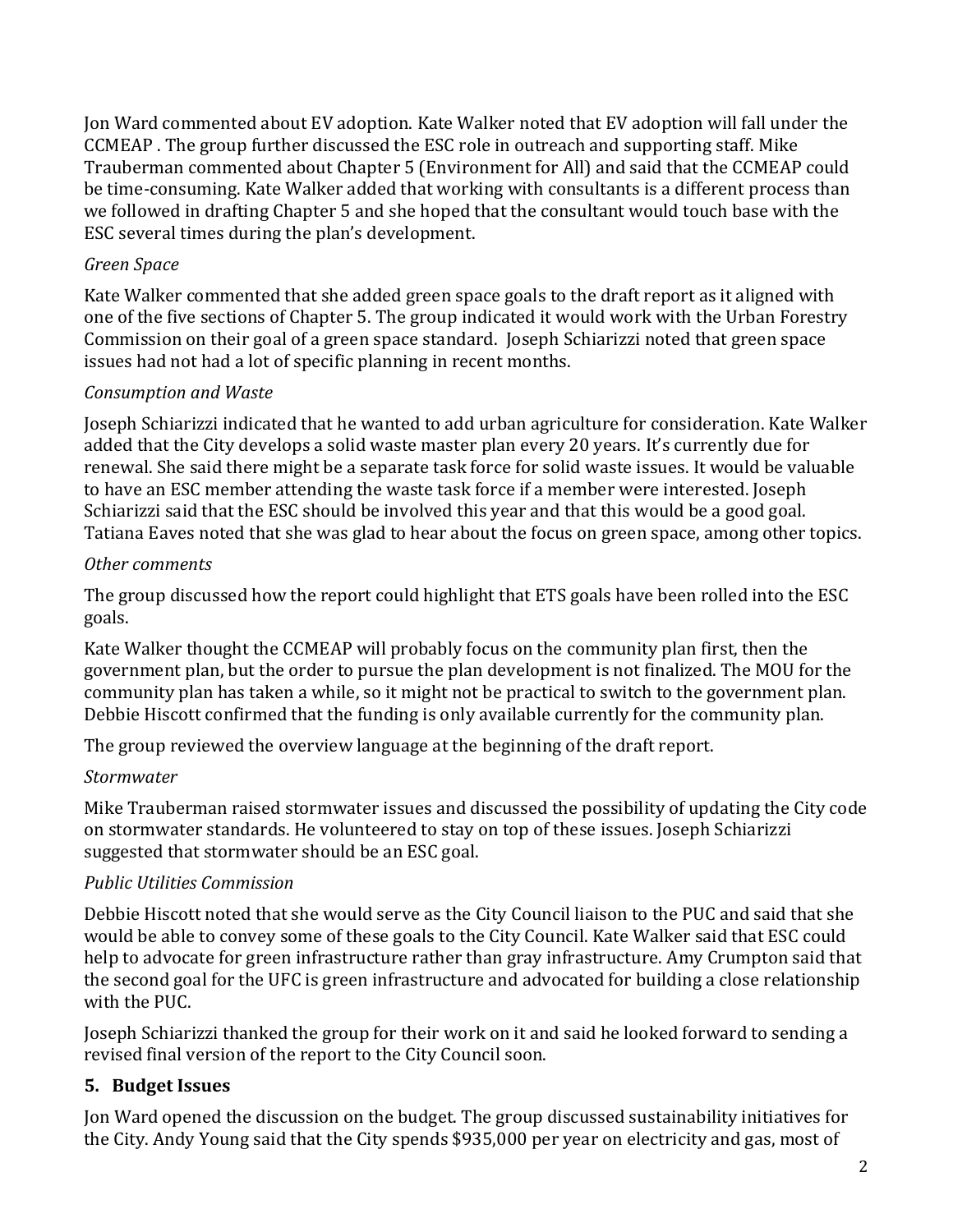which was for electricity. An energy manager would help the City seek greater efficiency in its energy use.

The group considered several funding needs:

- 1. Energy manager
- 2. Government energy action plan (\$50,000)
- 3. Chief Climate Officer/Chief Environmental Officer
- 4. Higher quality renewable energy certificates

It was also suggested that ESC should ask that future budgets be evaluated using an environmental lens.

Debbie Hiscott discussed the budget process. She noted there's uncertainty in Richmond on whether the City will receive the grocery tax or not, resulting in a potential \$1.8 million swing. She emphasized that the City needs to put money behind to its environmental goals. The \$50,000 for a government energy plan would be a strong ask and would be a leading contender. She said we might have an opportunity to fund some of these goals mid-year. She also emphasized the importance of individual ESC members writing to the City Council in favor of certain environmental goals.

Joseph Schiarizzi requested a rollcall in which ESC members noted their individual priorities. The group generally supported the energy manager as a top priority and endorsed all of the five requests. Debbie Hiscott noted there might be a few more opportunities with one-time funding that are not staff-centered. Sam Butler advocated for greater efficiency in the use of plastics and recycling.

Action: Jon Ward offered to send around a letter to ESC with the group's priorities.

# *Capital Improvement Plan (CIP)*

The group discussed potential recommendations for the CIP. Jon Ward added that we want to move away from natural gas in the upcoming HVAC projects at the middle school and at the community center (both identified in the CIP). The group discussed ideas for HVAC systems at both facilities and stormwater infrastructure. The final list that the group created included:

- 1. Community Center HVAC system use heat pumps, not gas
- 2. MEH Middle School new HVAC avoid gas pre-heat
- 3. Stormwater project designs need to use new IDF curves
- 4. Oak Street Elementary vestibule
- 5. Falls Church contribution to Capital Area Food Bank facility encourage energy efficient design and renewable energy
- 6. Use locally sourced materials for gray infrastructure
- 7. Future CIPs: support Planning Commission comments regarding bike infrastructure, green infrastructure, removing sidewalk impediments
- 8. Equipment for local plastic recycling

Action: Jon Ward offered to draft and circulate a second document regard CIP recommendations.

## **5. Bicycling Event Follow-up**

Joseph Schiarizzi indicated he would send notes from last month's ESC-CACT bicycle event to the City Council. The group decided to send the version that Kate Walker had drafted.